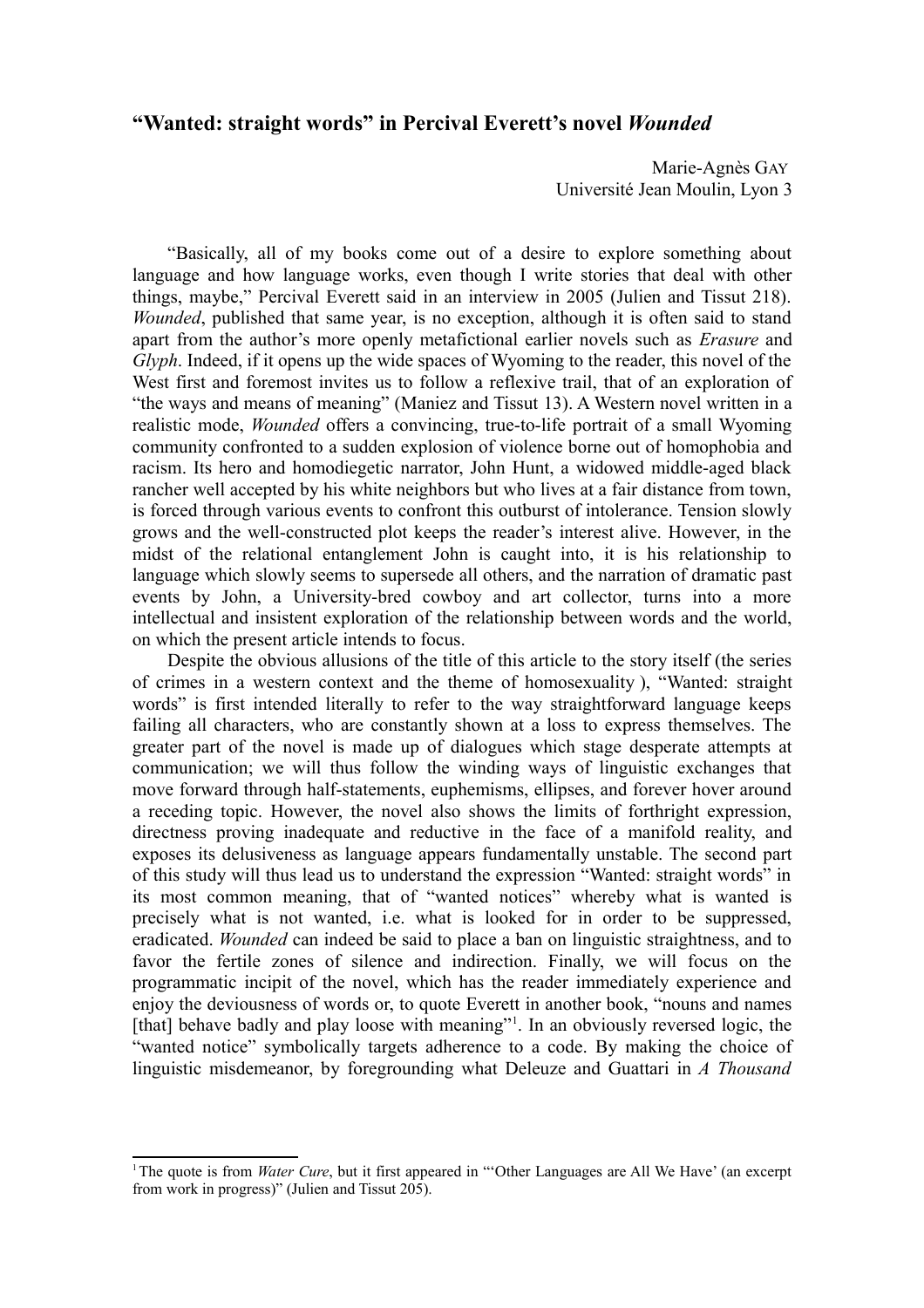Plateaus call "lines of flight" (3)<sup>[2](#page-1-0)</sup>, Everett efficiently undermines all authoritative "order-words" (*A Thousand Plateaus* 79)<sup>[3](#page-1-1)</sup> and the intolerance they serve.

By playing on the shift from *Wounded* to *Wanted* and by reminding us of the essential ambivalence of words – through the deceitfulness of the word *wanted* in wanted notices – the title of this paper tries to respond to Percival Everett's invitation to play with words on the loose, and acknowledges the fact that they will forever escape capture.

### **1. "Missing: straight words"**

The narrator's description of life on the ranch teems with detailed descriptions which make use of a precise, discriminating and sometimes technical vocabulary. Language comes easy and straight when John Hunt evokes the reassuring routine of material life. However, his well-ordered everyday life with his Uncle Gus is put to the test by a series of crises: a female neighbor rancher, Morgan, seduces him out of the emotional withdrawal he has found refuge in since his wife's death; a succession of hate crimes (homophobic and racist) forces him to question his place in American society as a member of a would-be minority; a friend's gay son, David, comes to town and shatters John's certainties about his own sexual identity. John Hunt adopts a scenic mode to recount those unsettling events, his narrative – to the exception of a few discursive fragments – being mostly made up of dialogues which betray the way words can go missing when man is forced out of safe boundaries and familiar territory, as almost all characters are in the course of the book:

"Where's your…" Gus stopped, "what do you say? Partner? Boyfriend?" "Boyfriend's good enough." (76)

The novel appears as an extended exploration of the winding ways of language in the face of challenging situations. Characters stumble on words or even go mute, or find their way out of such relational dead-ends by way of linguistic indirection, which thus proves the only possible – and paradoxical – way of confronting the disturbing facts of life.

Everyone in *Wounded* is, at one point or another, at a loss for words, even David of whom we yet learn that he is majoring in English (53). Examples of sentences pointing to conversational blanks are numberless:

At the table we sat in a painful stew of silence. (143)

We waded through some more silence. (205)

Daniel took a breath [on the other end of the phone] and listened to my silence. (129)

We sat stupidly silent on the phone. (176)

<span id="page-1-0"></span><sup>&</sup>lt;sup>2</sup> "In a book, as in all things, there are lines of articulation or segmentarity, strata and territories; but also lines of flight, movements of deterritorialization and destratification." / "Dans un livre comme dans toute chose, il y a des lignes d'articulation ou de segmentarité, des strates, des territorialités ; mais aussi des lignes de fuite, des mouvement de déterritorialisation et de déstratification." (*Mille plateaux* 9-10)

<span id="page-1-1"></span><sup>&</sup>lt;sup>3</sup> "Order-words do not concern commands only, but every act that is linked to statements by a 'social obligation.'" / "Les mots d'ordre ne renvoient donc pas seulement à des commandements, mais à tous les actes qui sont liés à des énoncés par une 'obligation sociale'." (*Mille Plateaux* 100)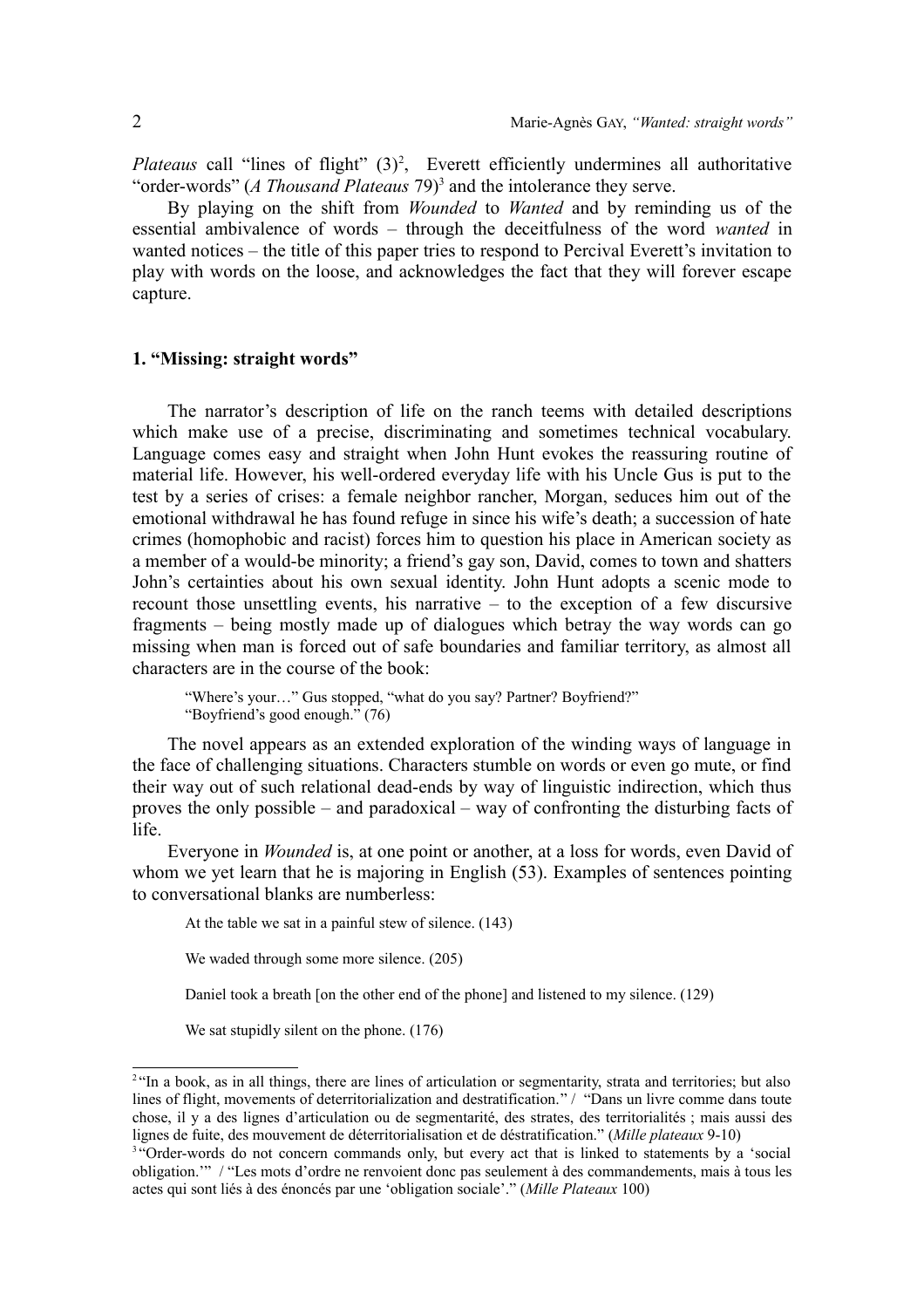And indeed, despite Gus's aphorism ("Who was that on the telling phone?" – 40), most phone calls prove abortive, and John is once left "look[ing] at the dead receiver." (22) More striking yet, in their sterile circularity, are the numerous formulations (whether by the characters themselves or the narrator) of the lack of words, where the very repetition of the word *say* paradoxically comes to underline silence:

Howard froze. He didn't know what to say. I couldn't imagine what I would have said had I been him." (155)

Howard didn't say anything. What could he say? […] "We'll talk soon," I lied. (159)

I said nothing. I didn't know what to say. (194)

… or to give a longer example:

"I don't know what to do about [David's crush on me]. Should I say something?" […] "I don't know what you should say, either," she said. (172) […] We stood there, awkwardly silent.  $[\dots]$ "What am I supposed to say?" "You're not supposed to say anything." […] "[…] Now, I don't want to talk about this anymore. Is that all right?" (173)

At the climactic end of the novel, the syntactic imbalance of the narrator's sentence as he recalls his going mute in the midst of ultimate confusion comes to mime the way language unravels under the pressure of events: "I didn't know what to do next, what to say it, how to say it." (201) And beyond faulty articulation is sheer inarticulateness: screaming (62, 144), "bark[ing] out a laugh" (138) are the ultimate expressions of the characters' desperate loss of words, the very negation of speech<sup>[4](#page-2-0)</sup>. However, when the narrator explains "I scooted back from the table, my chair making the [reproachful] sound I wanted" (144), inarticulateness proves a more controlled choice, almost a ploy. This points to the characters' main strategy in the face of unsettling events: linguistic avoidance.

Figurative and/or euphemistic language is an everyday reality, and Paul Grice (with his theory of the cooperative principle and the process of implicatures in conversation) or John Austin and John Searle (with their study of speech acts), among others, have shown that indirection is almost the norm of verbal interaction. And indeed, the following extract from the very beginning of the novel reminds us how automatic indirect expression has become:

A white, late-seventies Ford dually kicked up dust as it approached. […] A skinny cowboy leaned an unshaven face out of the passenger-side window. "You John Hunt?" The man asked. I nodded. "Is Wallace here?" "It's five thirty in the morning, son." When the kid didn't say anything, I said "No, he's not here.  $[...]$ ." (8)

<span id="page-2-0"></span><sup>4</sup>Sylvie Bauer, in her article "'Nouns, Names, Verbs' in *The Water Cure* by Percival Everett, or, 'Can a Scream Be Articulate?'" mentions the following definition of the word *speech*: "Speech is articulated air." (Bauer 101)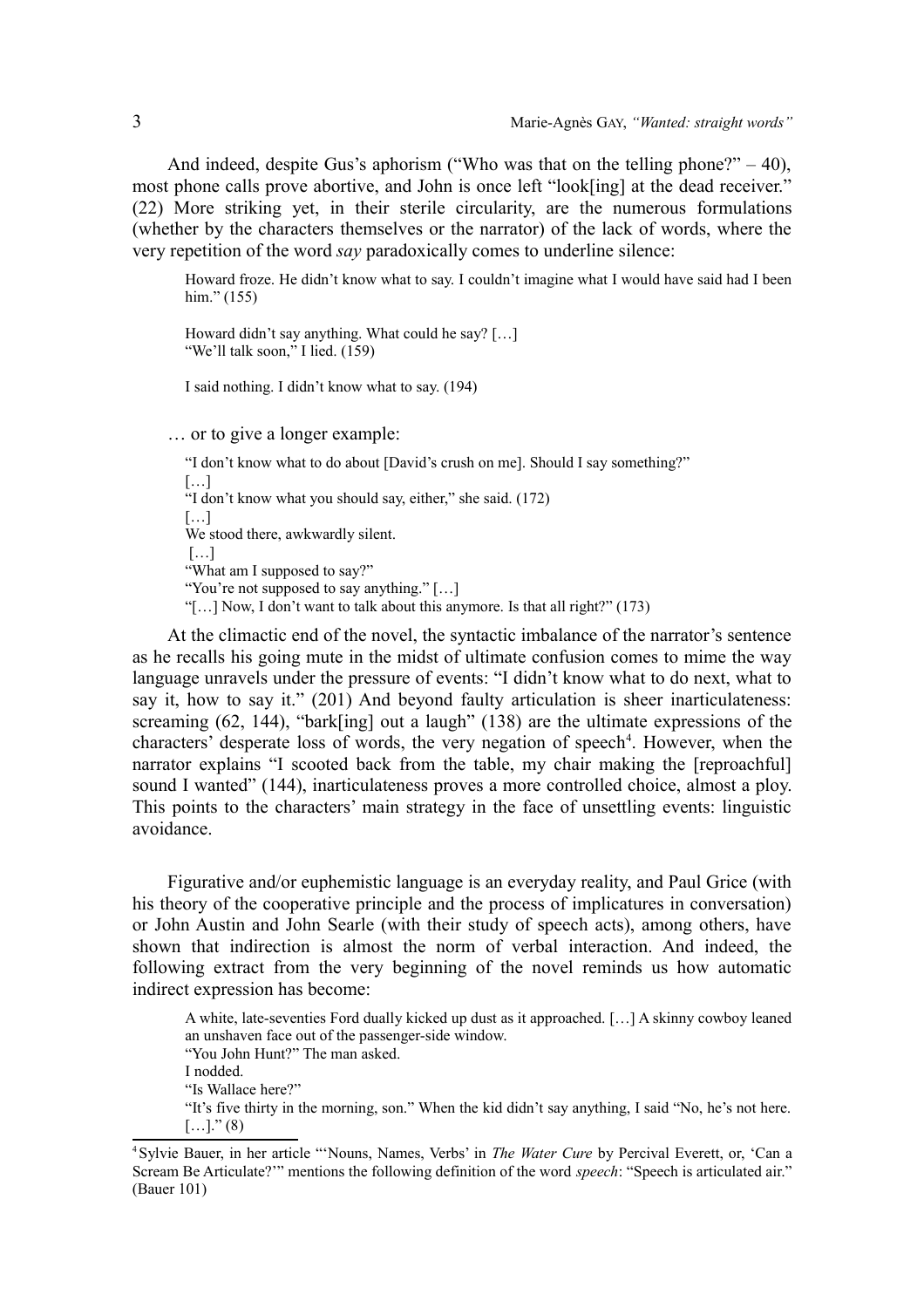If, in this scene, the visitor's competence in indirect-speech-act decoding obviously falls short of normal expectations, the characters' systematic use of indirect expression throughout the novel conversely exceeds what would be intuitively felt to be standard linguistic practice. Hardly a page goes by without an example of such linguistic avoidance through indirect expression, straightforward interaction coming to be explicitly marked as the odd situation out<sup>[5](#page-3-0)</sup>. The characters' most natural way of relating to others is either through affectionate bashing (which is characteristic of John's relationship both with his uncle Gus and with his lover Morgan), euphemistic expression (of which a great number of examples, in particular litotes, can be found throughout the novel), or play on polysemy as a form of word displacement:

"Did you feel anything when we kissed?" "What are you talking about?" "Did you feel anything" he asked again. "You were in bad shape," I said and realized I was repeating myself. "No I didn't feel anything. I felt your lips and I felt you shivering and I felt like you might die. Besides, you were out of it and didn't know what you were doing." "Does that make you feel better about it?" he asked. "It doesn't make me feel one way or another," I told him. (164)

Such indirection betrays the extent to which characters, and John Hunt first among them, feel endangered when it comes to human relations in general, and emotional involvement in particular. However, carried to what seems to amount to pathological extremes, such self-protective attitudes fuel misunderstandings and widen the gap between human beings, thus turning counter-productive, even destructive. The reader becomes the lucid external observer of this sometimes risky game of hide and seek. "I didn't know what to make of [Howard's] words," John confesses at one point, voicing something which seems a recurring fact throughout the novel as indirect speech acts run the risk of either remaining undecoded or being over-interpreted. John and his ex-wife, notably, appear to have been unable to break through the vicious circle of misunderstanding<sup>[6](#page-3-1)</sup>, and badly-handled communication might have contributed to the tragic end of Susie.

This might be why John, both as character and narrator, has the undying habit of reinterpreting utterances. He is for instance prone to elucidating euphemisms:

"I called your brother," I said.

"Thanks."

"Don't thank me. I didn't make much of an impression on him. That's the fancy way of saying he's not coming to help you." (32-33)

"I can't believe this [David's disappearing] is happening again," I said. […]

To say that I couldn't believe the current set of circumstances was an understatement. (174-175)

He is likewise inclined to clarifying the true intent or implicit message behind such or such surface saying, i.e. to unveiling the mechanism of indirect speech acts:

"Did I mention that [the horse]'s hard to catch?"

"Not until now," I said. "He trailers okay, though." It was more a question than an observation. (22)

<span id="page-3-0"></span><sup>&</sup>lt;sup>5</sup>As in "Gus had a way of cutting right to the chase." (71) Other examples may be found on pages 53, 78 or 206.

<span id="page-3-1"></span><sup>6</sup> Examples may be found on pages 82-84, 97 or 183.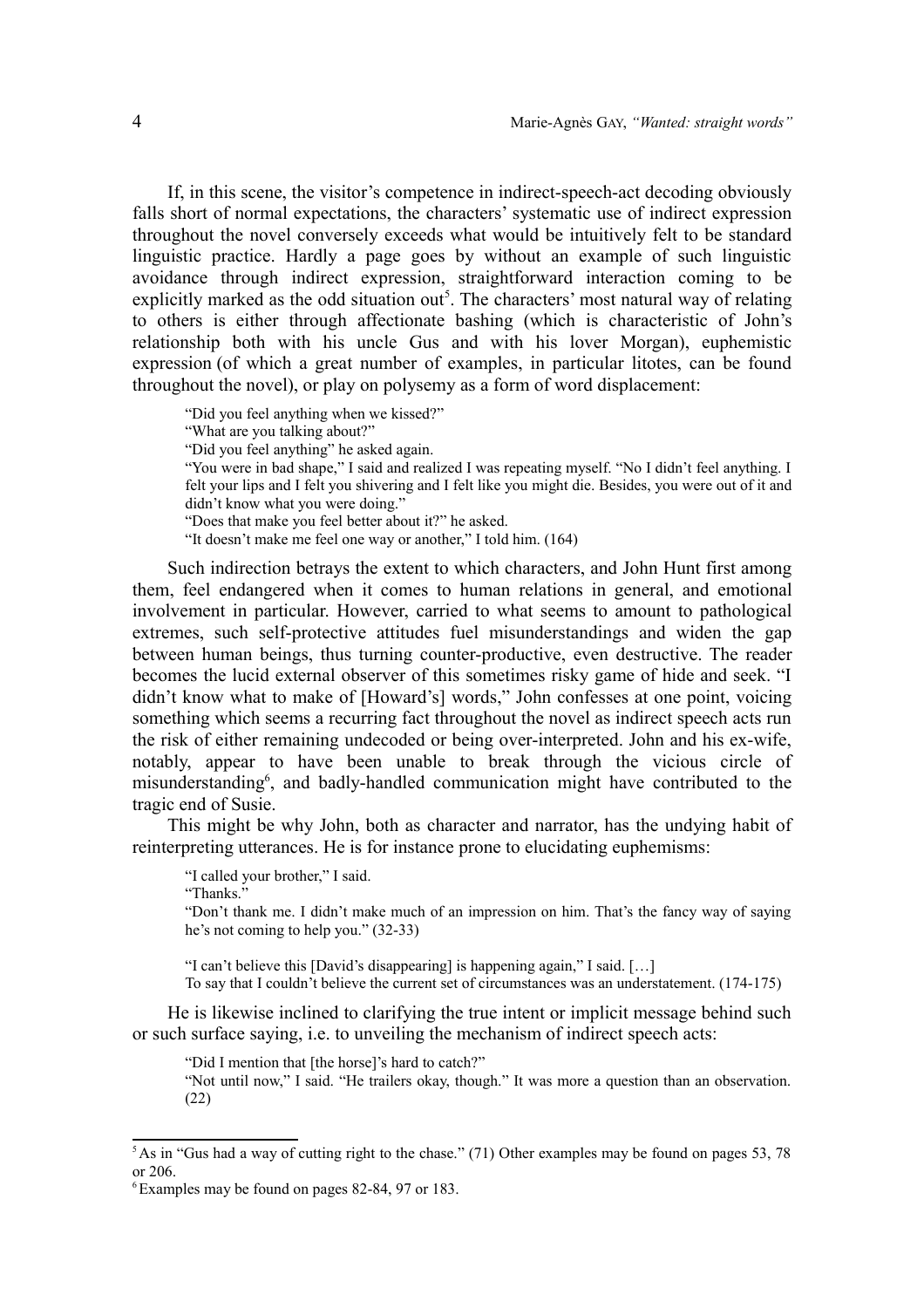"You must come out here again," Daniel said. He used "must" the way the Arapaho used it; it wasn't a command.

"What's going on?" I asked. "What's up this time? Another cow shot?" I laughed. "Yes."

[…]

"I'm assuming this one looks a lot like the other one. […]"

"No, you must see this one." This was a command.  $(109)$ 

"Do you want your scarf in the bag or out?" [Pamela] asked Howard.

"Out," he said.

I backed away, imagining that Howard's request was not merely a response to Pamela, but a command to me. (157)

"I'm sorry all this happened," I said. It was an expression of dismay and not an apology. (159)

"Did it make you feel weird?" It was not so much a question as a lashing out. (164)

Such metalinguistic comments pervade the text, gradually leading the reader to wonder if, under the guise of straightening referential meaning and clarifying verbal interaction, John Hunt's real interest might not be in language in and for itself. John's incessant explanatory interventions, as they lock him into an all-invasive reflexive relationship to words, thus distance him further from spontaneous relating, in both meanings of the word. Straightforwardness forever goes wanting.

And yet, if the risks and shortcomings of excessive verbal indirection come through from many dialogues, the latter also forcefully stage the intense expressivity of indirection. Straight words are definitely not what can be wished for, the novel on the contrary exalting the radiating power of the unsaid. In "For Play", a fake interview of Percival Everett staged by critic Judith Roof, famous journalist Terry Gross desperately tries to keep the conversation with the writer on sensible tracks; but she is irremediably led along nonsensical bypaths. "Let me get this straight," she repeats twice (Maniez et Tissut 174-175); but Percival Everett won't let her do so…

#### **2. "Wanted: straight words"**

The limits of forthright expression are suggested in the way straight wordings often turn repetitive and get caught in tautological sterility:

"I'd better get back to my place before it falls down. I find I can't get things done unless I do them." $(35)$ 

"It hasn't been this cold since the last time it was this cold." (107)

We started up a slope, my horse following his. "Take your downhill foot out of the stirrup on the steep. That way, if something goes bad you'll fall to the closest ground and not under the horse." That made David tense up again.

"I told you that because it's true and because you should never forget you're on a horse when you are, in fact, on a horse." (133)

Such repetitive formulas often go along with an effort to adopt an objective stance which leaves emotions at a comfortable distance: "Why does my father hate me? He hates homosexuals. I'm a homosexual. It follows that he hates me. That's logic, right?"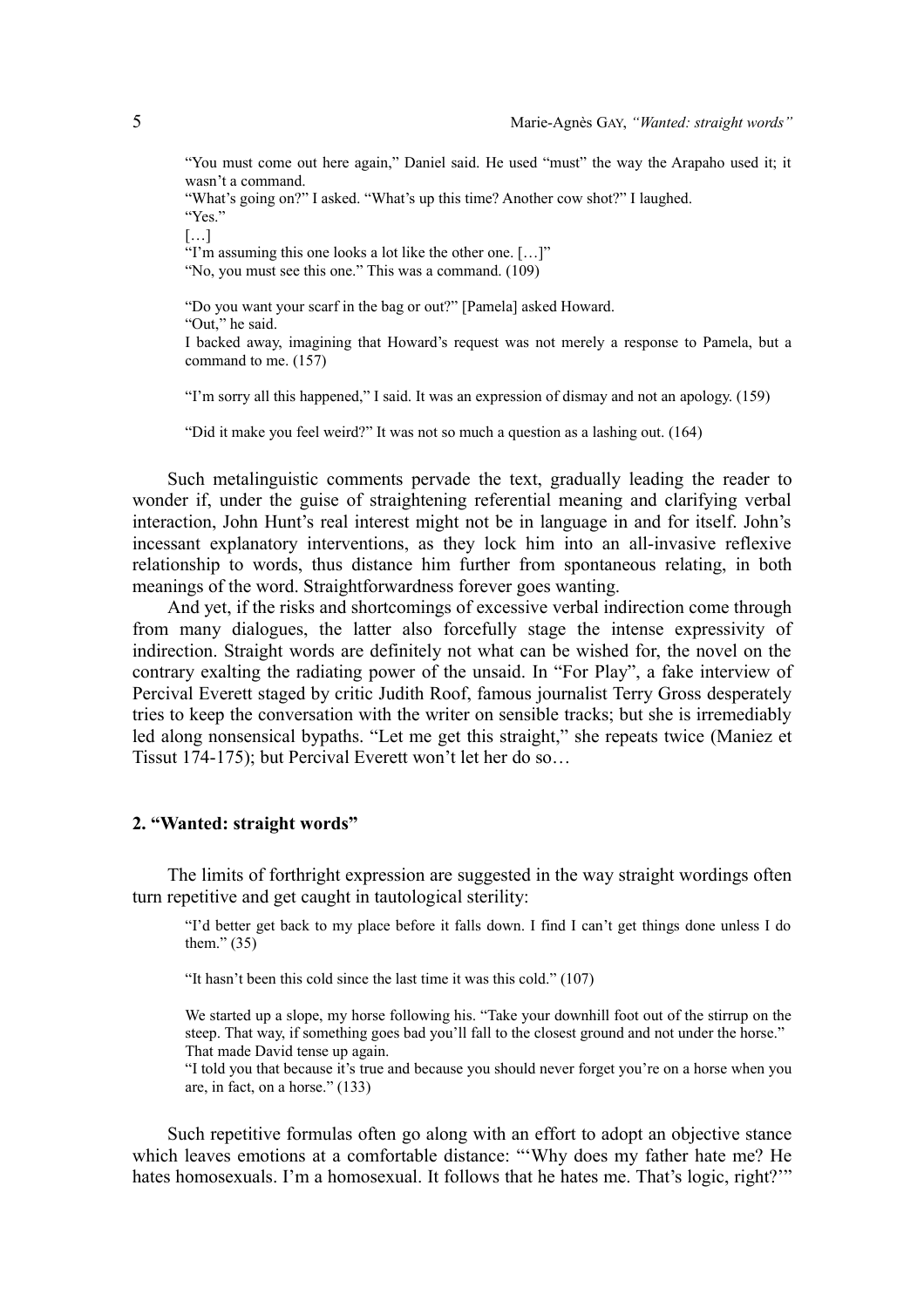(70) Semantic repetition offers the greatest possible directness as it avoids dispersal through lexical variants. However, such wordings are obviously another form of avoidance, a way to reduce a complex and disturbing reality to a simple equation:

"I don't want to go any farther [in the cave]," Susie said. […] "I'm scared."

[…] "I don't mean to be a baby," she said.

[…]

"If it scares you, it scares you. That's pretty simple. There's absolutely nothing to apologize about." (26)

"I've got cancer." […] "I'm sorry, Gus." "Why sorry? I'm an old man. Old men die." (187)

"My heart was racing [as I walked toward the house where the rednecks were], but all this seemed correct. Sometimes some things were just simple, I thought. The people you expected to do the bad thing did the bad thing."  $(199)^7$  $(199)^7$ 

Assertive, straightforward wordings not only appear to be a negation of the ultimately ungraspable nature of experience, of the unutterable but, in their very process of denial, open up discourse on an abyssal unsaid, as the following excerpt illustrates:

I told myself, and therefore it was no doubt true, that I was not much impressed by Wallace Castlebury's predicament. By my reckoning, killing another person made someone a bad man. I frankly didn't believe that Wallace was innocent. And the law, though it seldom worked as advertised, was going to do for him what it could […]. That simply was the way it was, I told myself and reminded myself that I simply did not care. (34)

This paragraph is an obvious exercise in self-deceit, as suggested by the manipulative use of the factive verb *I reminded myself* which presupposes the –in fact problematic– truth of the clausal complement, and the unspoken truth of the character has to be read between the lines, in the blanks of the text where it inexorably surfaces while remaining elusive. This passage, like so many others, illustrates what Laurent Jenny writes in *La parole singulière* : " No speech exists but is braided with a silence." (196 *my translation*[8](#page-5-1) )

Truth being manifold, it pulls speech in diverse directions, opens up breaches in utterances, as several aporetic lines make clear:

"I was thinking that I'd be a little lost without you here," I said, which was true, but it wasn't what I was thinking.

My words might have been sincere, but they weren't true. (157)

"Can I go with you?" Sylvia asked.

I shook my head. "You'll slow me down and I'll be worrying about you," I said. "I'm sorry to be so blunt."

"I understand," she said.

I was telling the truth, but not how she understood it. (196)

<span id="page-5-0"></span><sup>&</sup>lt;sup>7</sup>Such simplistic equations systematically come to be contradicted by subsequent events. John's wife's tendency to experience fear, for instance, has a complex impact on the relationship between the two spouses and induces a half-repressed, half-avowed feeling of reticence in John, a situation which in turn probably accounts for Susie's decision to mount a dangerous horse, this episode causing her death.

<span id="page-5-1"></span><sup>&</sup>lt;sup>8</sup> The French original reads: "Il n'est pas de parole qui ne soit tressée avec un silence."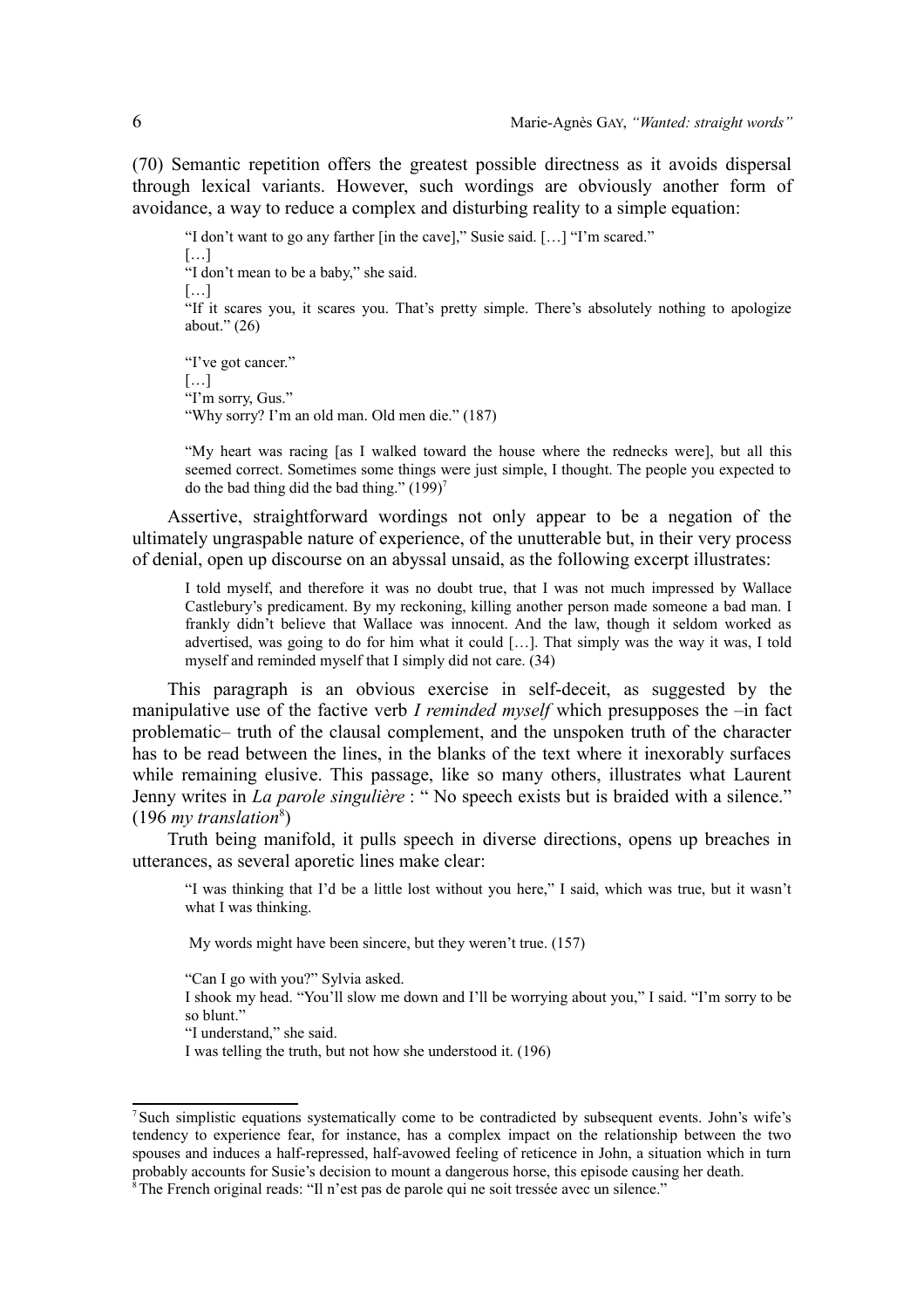To quote Dominique Rabaté in *Le Roman et le sens de la vie*: "Life cannot be conceived of in the unity of a predicate which simplifies its accidents." (46, my translation<sup>[9](#page-6-0)</sup>) Tellingly, the speech mannerism and therefore empty expression "I mean" punctuates dialogues without ever narrowing meaning. Straightforward expression cannot but be a delusion in the face of life's essential elusiveness: "All my apologies never offered a why. I didn't have any whys to offer." (84) Everett writes:

Any perception or conceit of cause is, anyway, mixed up with something anti-conceptual, something indefinite, however much we might like to put a finger to something, to blame something. There is some locus, some space, some absence between cause and what it affects and that is where all truth lies (and what a telling pair of words) […]. (« Other Languages Are All We Have  $\gg 207$ )

It should therefore come as no surprise that, in *Wounded*, the greatest eloquence is to be found in silence, or that the most successful examples of communication lie in non-verbal language: an *expression* on a face, a body movement, an attitude, something ungraspable and yet intuitively perceptible, which can be shared only beyond, or rather below articulate language<sup>[10](#page-6-1)</sup>.

Furthermore, *Wounded* alerts us to the delusion of straightforward discourse by reminding us, again and again, of the fundamentally unstable nature of language, of the arbitrary relationship between signifiers and signifieds, in short of this disconnection between words and the world which forever thwarts the production of transparent meaning. The point is well-documented in other Everett books and a few examples should suffice to illustrate the way the novel insistently draws our attention to the loosened ties between words and the reality they supposedly signify, through sentences that destabilize phrases or nouns we take for granted:

"I heard the boy was gay," the waitress said.

"Well I don't know anything about that," Duncan said. "But it's a damn shame any way you cut it. Bad choice of words." (14)

I gave the salad another toss. "Shadup and sidown," I said. "But first, grab some silverware." She opened the drawer. "Don't listen to him, David," she said. "This is not silver. I'm not sure what it is."  $(125)$ 

"[…] there's a salad in the icebox." […] "Icebox? Who says icebox anymore?" (7)

I pulled on my jacket, then went into my study and grabbed my rifle. We walked out through the snow to the truck. I took my fly rod from behind the seat and tossed it into the drifted snow in the bed. I then, for the first time in my life, put a rifle in my rifle rack. (186)

The hot shower had cooled me off somewhat. (157)

I cooked a couple of hot dogs, tossing a couple pieces on top of Zoe's dry food. "I don't know," I said to her, "this might make you a cannibal, a dog eating a hot dog." (40)

<span id="page-6-0"></span><sup>9</sup>The French original reads: "La vie n'est pas pensable dans l'unité d'un prédicat simplifiant ses accidents<sup>"</sup>

<span id="page-6-1"></span> $10$  Examples may be found on pages 46, 49, 89, 112, 129, 173… This capacity to understand others without a need for words is particularly characteristic of John Hunt and his uncle Gus. It somehow finds a parallel in the way the horse Felony, when ridden by John, seems to read his silent emotions, reacting – as though with a sixth sense – to any disturbing thought that crosses his mind.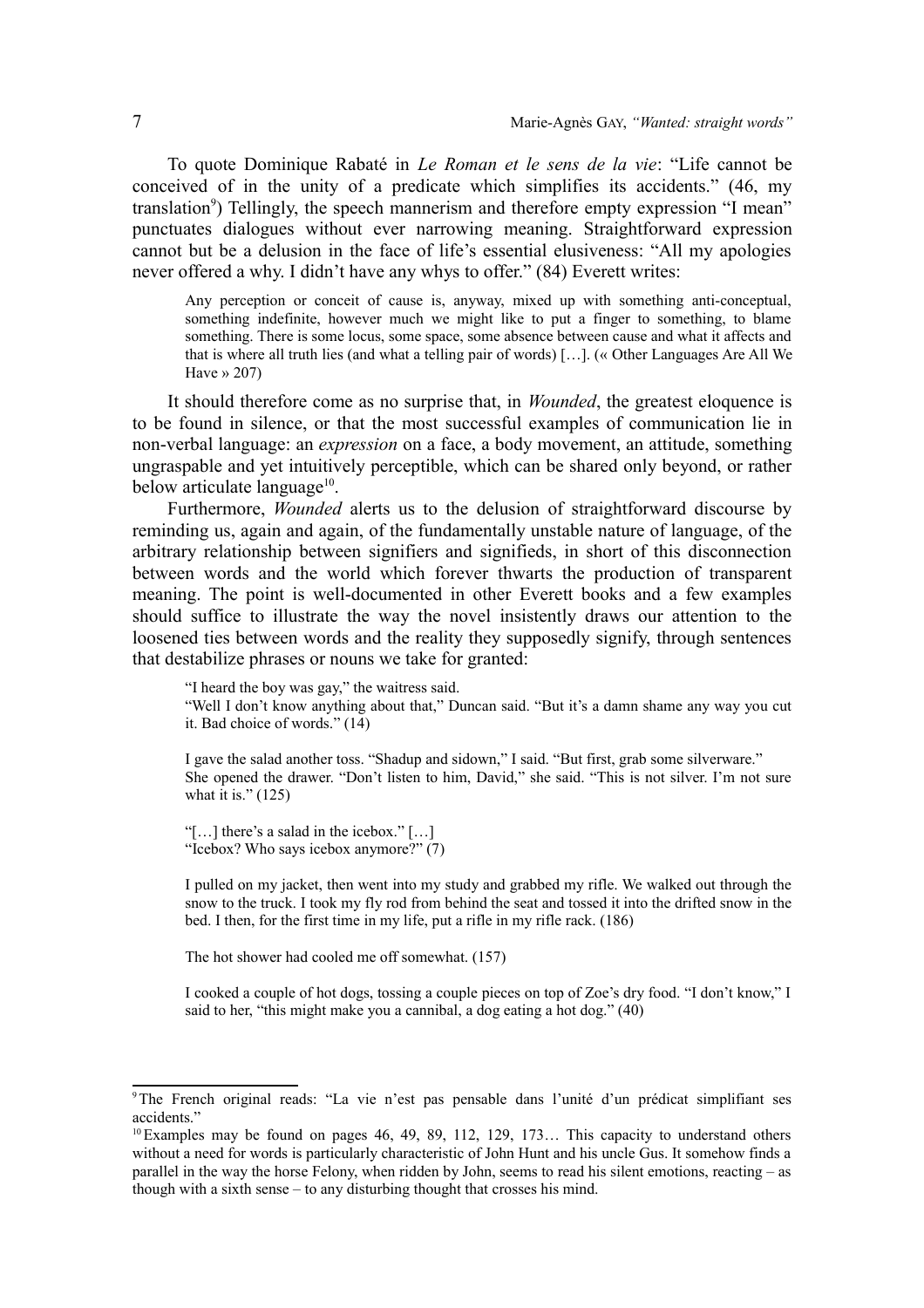The process of naming is constantly questioned, as is apparent in the following chain of remarks: "'We just made a tripod,' Gus said [after we amputated the baby female coyote]" (74), followed by "'Her name is Isosceles. Maybe Tripod. Maybe Nubby'" (82) and "'Her name is Emily'" (103). This final name choice, because it is made after Morgan's deceased mother, proves complicated for the narrator who will henceforth need to specify "Emily, the little coyote" (106), a clarifying apposition which is itself blurred by the fact that the coyote is more often than not referred to through a generic "the dogs" (which applies to the coyote and Zoe, John and Gus's "real" dog<sup>[11](#page-7-0)</sup>). More casual allusions to problematic naming also occur: "[…] beyond that was the Red Desert, red in the middaylight, just like its name implied  $[...]$  (134 – the justification for the name appears shaky as the latter is only partially adequate, and therefore proves self-deflating), or "'I'm not going to mention how tacky it is that you ride a Morgan horse'" (35), where John, unable to resist the pun, teases his girlfriend Morgan, but in the process probably has us think further about the name's ambivalence as regards gender. As for John's friend Daniel *White* Buffalo, he is an Indian, i.e. a Redskin; but of course, where is the validity of the adjective *red* in this expression?

The novel also insistently calls into question the relationship between the fairly transparent word *son* and the relationship it supposedly signifies. *Son* is naturally used by the narrator as a friendly address for both Wallace and David for instance (two characters to whom he however relates very differently, which problematizes the figurative use of the name), but the name is questioned in its legitimacy when Howard uses it for his son David, from whom he has become alienated. David opposes an abrupt "Don't *son* me" to his father on page 143, a belated answer to Howard's purely exclamatory interrogative when he first rejoins David a few pages before: "'And is that my son?'" (137) A sentence as apparently innocuous as "'My friend's son is staying with me for a while'" (166 – John Hunt is talking about David) proves arresting: indeed, beyond the fact that the link that binds John and David has forever been blurred by the kiss they exchanged in the cave, each noun invites questioning: John Hunt does no longer recognize a friend in Howard, and as we have seen, David does not consider himself the son of his father, the filial bond having partly been transferred onto John himself, who elsewhere remarks: "I was called the godfather of his son, though there was never any official church business" (142), a remark that in itself prolongs the reflection on the instability of language. Indeed, this dense network around the word *son*, while justified by the diegetic centrality of the issue of filiation, is also an index of the novel's obsessive metalinguistic concern. The process climaxes towards the end of the novel when the narrator comments: "[Howard] had stumbled on a way to understand it all and a way to blame someone other than himself, *namely* his son." (195) As the sentence ironically reminds us through the play on words, "son" is indeed nothing but a name, an empty shell, a signifier disconnected from the complex reality it is supposed to be able to signify<sup>[12](#page-7-1)</sup>.

Words prove but floating signs, something that the presence of acronyms in the novel seems intended to underline. Such names rest on a double disconnection: not only is each component of the acronym, as a linguistic sign, in itself heterogeneous to the referent it designates, but the name behind each letter is often lost to the user of the

<span id="page-7-0"></span> $<sup>11</sup>$ As for instance in: "Gus made up small plates of moose meat for Zoe and the puppy [coyote]. The dogs</sup> finished their treat in a matter of seconds and looked up for more" (116), or "'The puppy's really gotten bigger,' David said. He kneeled down and stroked both dogs. The coyote was not nippy [...]." (123)

<span id="page-7-1"></span> $12$ <sup>12</sup>The use of "my friend's kid" on p.173 further complexifies the issue as John and Morgan have previously exchanged on the relative value of the word *kid* (129).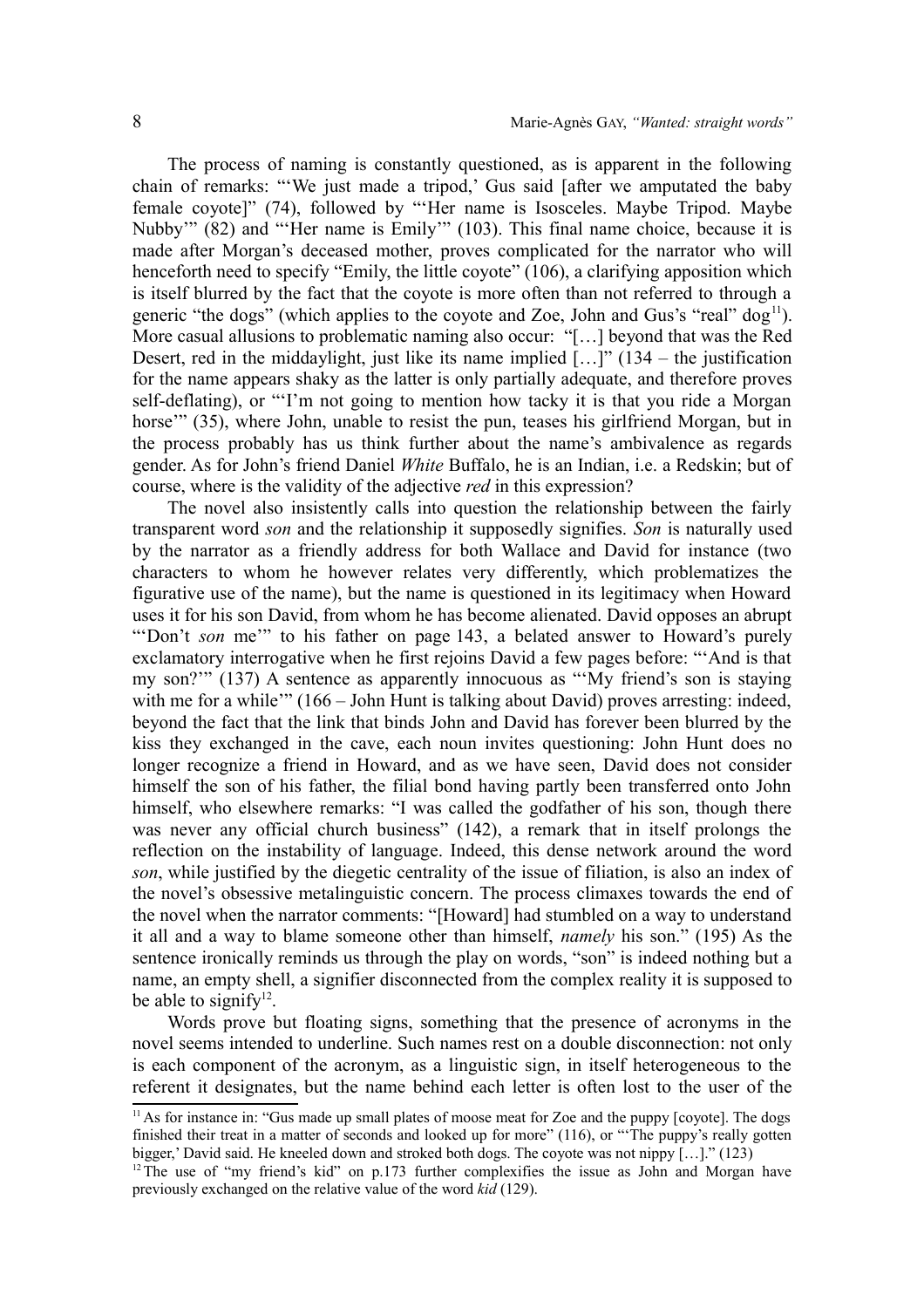acronym. While the referent of an acronym is supposedly familiar to everyone, the acronym itself has grown into a doubly abstract sign. In the following extract, "[Clara Monday] was sitting in front of a little black and white television. The picture was very clear. She was watching CSPAN" (191), the juxtaposition of the last two sentences efficiently reminds us of the total opacity of the acronym. The BMW of the rednecks that wreak havoc in town no doubt has diegetic consistency; but in parallel, the name BMW seems to become a free-floating sign on the page. Is it a coincidence if two other acronyms are close versions: BLM (Bureau of Land Management) and BLT (Bacon Lettuce and Tomato Sandwich) which, it must be noted, lends Everett another occasion to remind us of the discontinuity between signs and their referents when John places an order at the diner as follows: "I'll have the BLT without the T" (53). Is it a coincidence if these acronyms often appear only a few pages apart (BLT (53) / BMW (61); BLM (126) / BMW (128)), one conjuring up the other and seemingly inviting the reader to bring together signs which have nothing in common – all the more so as they come from two different languages, i.e. two heterogeneous linguistic systems – , inviting him as well to pay more attention to the letters as such, mere letters indeed, disembodied signs? But to return to the BMW, granted of course that no one is really aware that BMW stands for *Bayern Motorische Werke*, could it be that Everett chose this make of car for the final *W* which recalls the inaugurating W of *Wounded*, the owners of the car inflicting some of the most severe wounds in the novel? Or is it simply because it is a German car, and thus works towards another network of associations as it is owned by neo-Nazis? Or could it be yet that this was the best make of car for a story of the *W*est? Especially a story that questions the American myth of the West? The other car owned by the rednecks is a Ford, but not just any Ford, a "Dually", a name which in the novel does not so much designate the two rear wheels on each side of the car as it seems to actualize the two-sidedness – or more – of names…

The sheer equivocal nature of signs, the gaps in language, the flaws in the system are obviously what opens up space for interpretation. It is because words escape the rigid corset of the linguistic functioning code that meaning expands. Denotation pales before rhizomatic connotation. The insult and threat "Red Nigger" which Daniel White Buffalo finds "[w]ritten in the snow, in red, in cow's blood," (111) is terribly efficient not only because of the macabre staging and the violently tangible dimension given to the words through their being written in blood, but also because of the use it makes of the implicit, because of the endless streak of associations it unleashes, the threat looming ever larger in the process<sup>[13](#page-8-0)</sup>. In the present example, the power of the words is also inversely proportional to their material insubstantiality, the letters being bound to disappear as the snow will melt, yet another symbolic expression of the volatility of meaning. Meaning is all the more potent as it cannot be frozen.

Another passage which has to do with snow, signs on snow, confirms that the fascination that words can exert breeds on blanks and evanescence:

<span id="page-8-0"></span><sup>&</sup>lt;sup>13</sup> Not only does the absence of a clear formulation of the threat intended against Daniel White Buffalo leave the exact nature of this threat open and thus sets imagination on the loose, but the phrase "Red Nigger", from an insult which manages to redouble the minority status of Indians (assimilated to the status of debased African Americans), also turns into a threat. In the context of the episode, the word Nigger may conjure up the image of individual lynchings (whereas the word Indian tends to conjure up the idea of the collective massacre of a population). Red, written in blood, inevitably invokes the insult "Bloody Nigger", the figurative adjective being however paradoxically reactivated in its literal meaning because the words are written in cow's blood.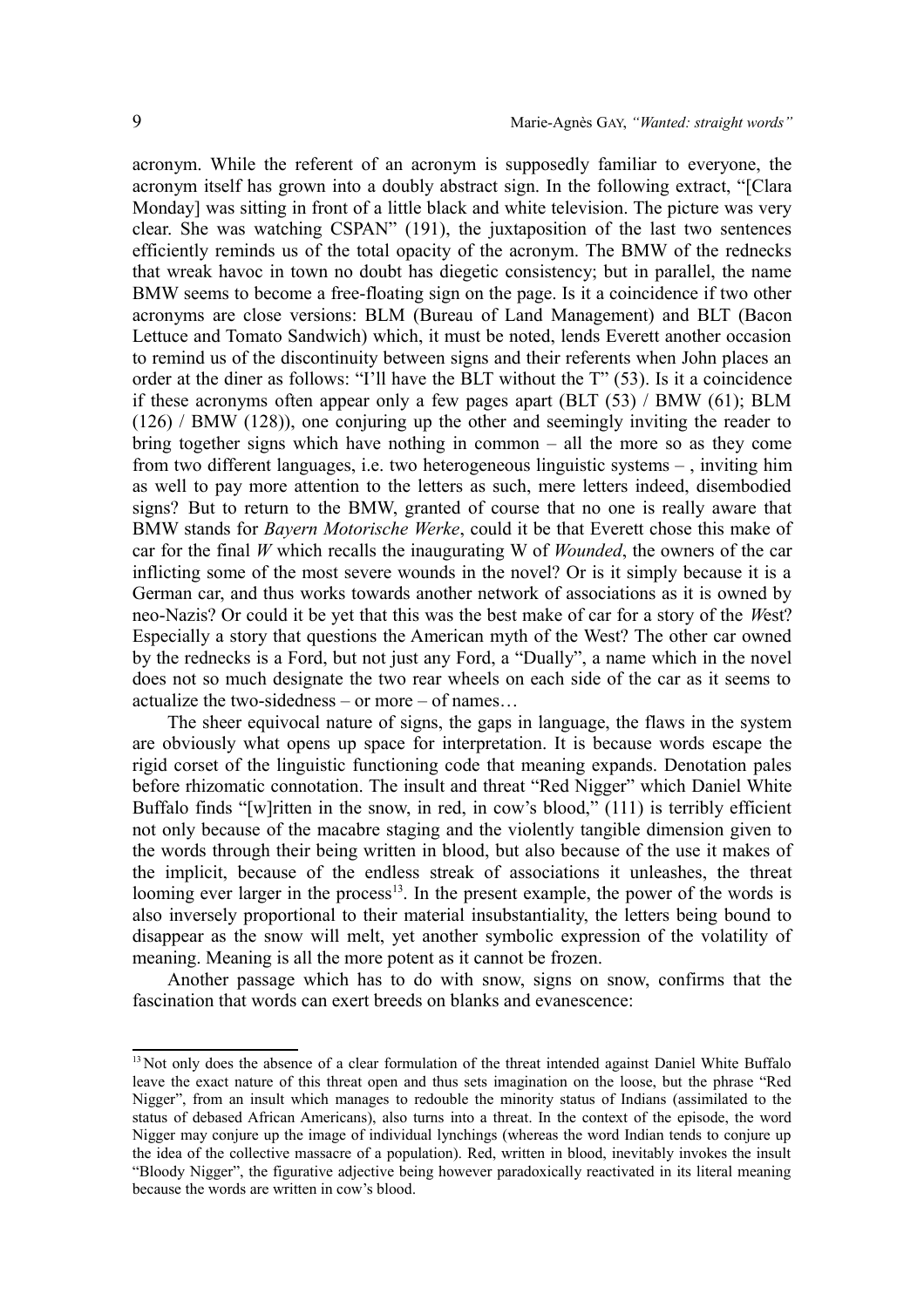I walked through the quiet of the snow […]. The dogs stayed close. […] Zoe made two continuous tracks, punctuated by deep impressions of her feet. The [amputated] coyote left a similar pattern, but wherever she stopped, there was a place of undisturbed or barely disturbed snow under her left forepaw. I couldn't stop thinking about it. […] [T]hat gap, that space, that break in her track fascinated me because it was only there briefly and only while she was still there. Once she moved on, her rear foot stamped its impressions where her front one had been. (185)

The irregular, discontinuous line traced by the coyote seems to cast a spell on the narrator, who can project his own fantasies onto the gaps.

"Simply speaking, words are just words, sentences are just sentences, meaning is nearly everything and nothing is as it seems": quoting this passage from *Glyph,* Brigitte Félix comments: "After the first concession contained in 'nearly', the end of the sentence invalidates the pronouncements of the beginning. How can we trust words, then, if nothing – including words – is 'as it seems'?" (Felix 29) We cannot trust them indeed, except to carry us along uncertain, and therefore exciting paths: those of sign hunts bound nowhere known. The narrator, aptly named John Hunt, loves scrutinizing the sky, each cloud, each streak of light being both an expression of itself and a sign of something else: "The snowflakes were swirling, the cold front getting confused by the wall of heat offered by the Red Desert. I took this as a sign that the storm wouldn't amount to much." (65) But even natural signs can be misleading; the narrator continues: "Unfortunately, my taking it as a sign meant that we were in for a dumping, my guesses about weather were almost always misguided. […] I realized my life jacket was becoming inadequate for the weather, another indication that my perceived sign had been characteristically wrong." (65) However, despite the risk of faulty interpretations, how much more entrancing it is to try and read tomorrow's weather in the varied nuances of today's flippant sky, than to hear the flat, hackneyed announcements of the weather report: "Weather Wally had actually predicted heavy snow" (175) or "The weather had turned unseasonably warm, as Weather Wally liked to say" (160).

Pleasure is in the tentative interpretation of indirect signs. With language as with nature: pleasure is indeed in *scrabbling* (162) with signs, i.e. in groping with them. Straight words are certainly not what is wanted; or if so only, tellingly, in the twisted, distorted – yet paradoxically most common – meaning of the expression: that meaning whereby what is wanted is precisely what is sought in order better to be banned. This "wanted notice", a devious one since it targets the official linguistic system, is issued from the very outset of the novel, a programmatic beginning.

### **3. "Bad" words on the loose…**

The novel opens as follows:

By definition a cave must have an opening large enough to allow a human to enter. The cavity can be wind- or water-eroded. It can be miles and miles deep. But it must let a person enter. And that is what is scary about caves, that one can enter.

Although on a generic mode  $(a \csc a)$ , the incipit points to what will become a central element of the diegesis: a nearby cave to which the narrator seems irresistibly drawn, from which his ex-wife once shied away in fearful panick (triggering off increasing distance between the spouses), in which he and Morgan made love for the first time, where he and David exchanged a kiss (and what more?), a cave which saved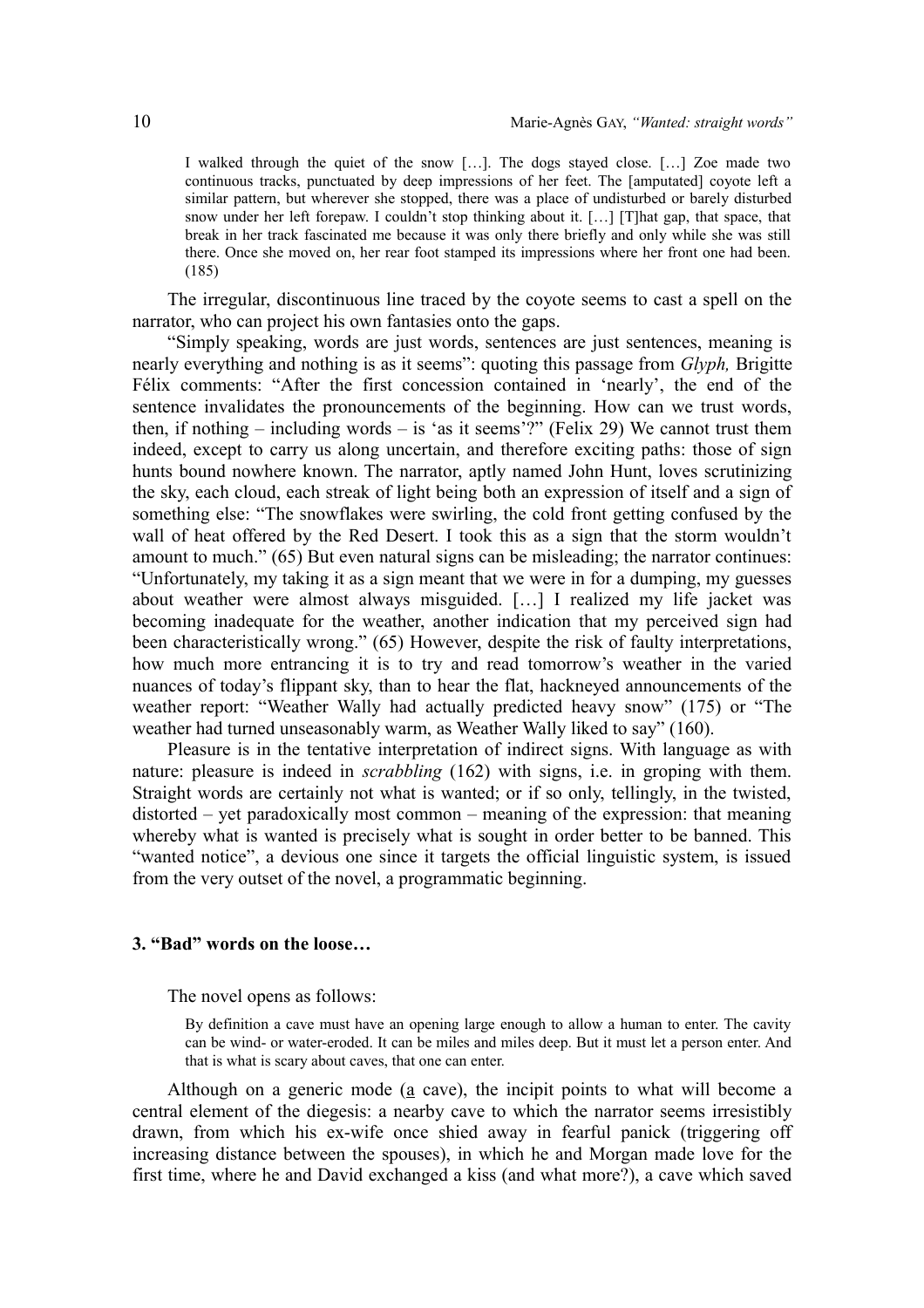David's life… The "meaning" of this cave keeps expanding for the narrator, and in his wake for the reader, who is further encouraged to add symbolical interpretations: the cave as a representation of the unknown or of the unconscious, the cave as an allusion to the female sexual organ. The ideal (intellectual?) reader will probably not forget either the numerous intertextual links conjured up by the word: Plato's cave, the Marabar caves in E.M. Forster's *A Passage to India*, perhaps even Virginia Woolf and her "tunneling process"… Interpretation indeed proves exponential. Yet, as he opens his narrative, the narrator chooses to narrow down what makes the meaningful specificity of a cave. These lines are actually not unlike a definition, as intimated by the presence of this very word on the page.

However, under the guise of tightening up the meaning of the word, these lines clearly open a breach in signification: no dictionary definition of a cave foregrounds the idea here put forward by the narrator, who thus reminds us that the truest – but therefore shifty – meaning of a word lies in what it connotes for a specific person, or even what this person projects onto the signifier. The use of the adjective "scary", but also the multiplication of modals (with *can* used half-way between dynamic and deontic modality<sup>[14](#page-10-0)</sup>) underline this subjective dimension, at odds with the very possibility of definition. Just like the cave itself, with its "twist[s] of passage" (26) and its maze-like "branches" (86), the meaning of the word is by essence meandering and multiple, and cannot be sounded to its furthermost recesses; twenty pages later, the narrator's remark "The cave was deep enough that I didn't know how deep it was" (26) echoes metatextually. It is no surprise that, on the occasion of one of his visits to the cave (pp. 41-42), John will try to apprehend the unknown space through a scientific perspective ("the drips that came from the mountain above and left infinitesimal amounts of calcium carbonate to make and lengthen the stalactites") and technical terms ("I was a trogloxene, a creature that lives outside the cave, but returns frequently"), and will scatter light sticks "every thirty yards or so and at every bend", a fairly regular and reassuring punctuation. But the place keeps eluding him, and us, and when Morgan exclaims upon her first visit there: "Wow, […] this really is a cave" (86), the exclamation hides an assertive naming act which paradoxically reminds us that the noun "cave" itself is but an unstable sign. Furthermore, it is one sign among others, as the shift from *cave* to *cavity* in the opening paragraph suggests. Significantly, at the end of the novel, the man who tells John where he will find David's body mentions "a hole in a big rock" (202) which, in the narrator's words, becomes "a depression in a big rock" (203). The place "opens like a cave, but [is] obviously the result of blasting." (203 *my emphasis*) So is this a cave? Who could tell?

Despite appearances, the explanation of a cave provided in the incipit is not a definition; and indeed, the phrase "by definition" creates a gap through the preposition "by", one of the meanings of which is related to the notion of distance. It is a disguised invitation for the reader, who at this moment stands at the threshold of the book, ready to enter it, to accept to get lost in it as he/she will have to branch along endless interpretative paths. In other words, it is an invitation to be on the side of "nouns and names [that] behave badly and play loose with meaning", to play truant with them...

<span id="page-10-0"></span><sup>&</sup>lt;sup>14</sup>The two instances of *must* express the enunciator's point of view. But more interestingly, in the two sentences "The cavity can be wind- or water-eroded. It can be miles and miles deep", *can*, which initially seems to refer to the properties of the grammatical subject of the verb (the cave), is also felt to express a form of permission granted by the enunciator, a tolerance granted. In this case, it is closer to a deontic *may*, and thus underlines intersubjectivity. Unless the enunciator is here concerned with probabilities, can then turning *epistemic*.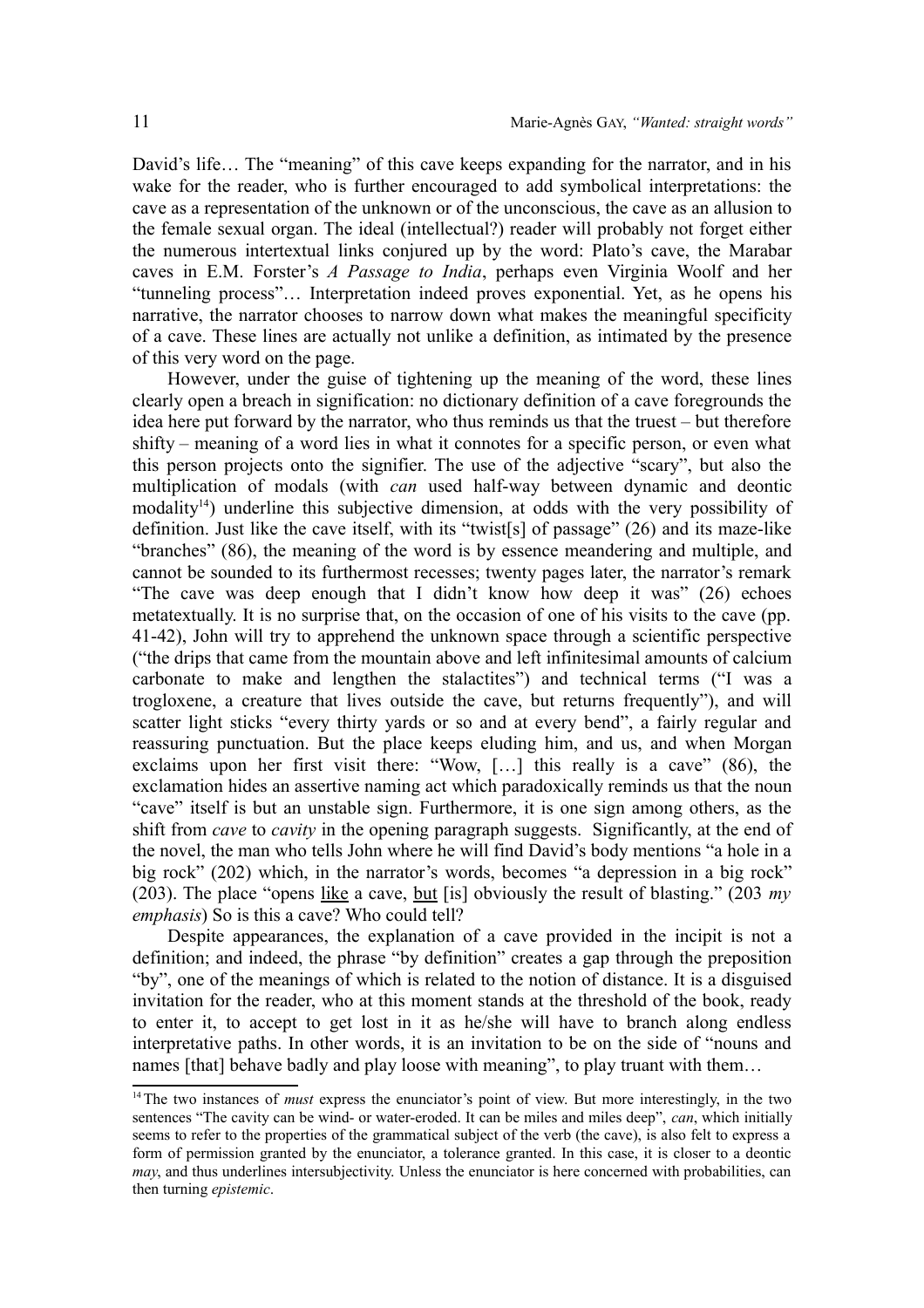And this, he/she can do right away. The next paragraph indeed opens with these words. "My heeler's ears cocked. I was holding the left hind foot of my antsy mare. [...]" (3) The title *Wounded* still ringing in their own ears, the reader is likely to make an association with the homonym *healer*[15](#page-11-0), all the more so as the juxtaposition of *ears* prompts the necessary vocalic shift from *heeler* to *healer*. The paragraph ends with a similar sentence, "My dog's ears perked again", where the two changes in formulation not only contribute to a sense of linguistic fluctuation (already to be felt in the use of three different words in the span of two lines to refer to the same animal: mare/bay/horse), but draw our attention to the words themselves, and more particularly to the name *heeler*, the word *heel* having appeared half-way through the paragraph ("I was rasping smooth a notch near her heel"), as if to keep us on the alert.

Such displacement, from *heeler* to *healer*, would seem to intimate that consolation and cure are to be looked for at the very core of language<sup>[16](#page-11-1)</sup>. To be more exact, in this narrative of physical and psychological violence that causes multiple wounds, and even death, the vital energy of words is here to act, symbolically, as a curative force. The title *Wounded*, which may be applied to various diegetic situations within the novel, calls for various interpretations at once, a point underlined by Anne-Laure Tissut's choice of a plural (*Blessés*) for the title of her French translation of the novel. As such, the very word *wounded* literally vibrates with plural meaning, seems to be endowed with a life of its own, which is already a way combat the negative, potentially lethal meaning that it conveys. As Deleuze and Guattari write at the end of *A Thousand Plateaus*:

[The nomadic line, t]his streaming, spiraling, zigzagging, snaking, feverish line of variation liberates a power of life that human beings had rectified and organisms had confined, and which matter now expresses as the trait, flow, or impulse traversing it. (*A Thousand Plateaus* 499)[17](#page-11-2)

## **Conclusion**

It is linguistic misde*mean*or, so to speak, words' erring ways which are valued in the novel. "Bad" words can be let on the run, while a symbolic ban is placed on wouldbe linguistic straightness. In any case, as Laurent Jenny writes: "I can never appropriate 'my' signs. […] They hollow out an unbridgeable distance between me and them. They are always 'ahead of me'." (20 *my translation*[18](#page-11-3)) However, this choice of linguistic misdemeanor<sup>[19](#page-11-4)</sup> is certainly no admission of powerlessness in the face of a crumbling system or model, but a positive act. In a context where those who do not fit in the

<span id="page-11-0"></span><sup>&</sup>lt;sup>15</sup> See Claude Julien, Introduction to *Reading Percival Everett: European Perspectives*, Claude Julien et Anne-Laure Tissut (eds.), Presses Universitaires François Rabelais – Tours, 2007, p.20.

<span id="page-11-1"></span><sup>&</sup>lt;sup>16</sup> And yet, within the novel, language also contributes to violence, and even in one case, probably causes death: Wallace kills himself after having been jailed on the sole performative evidence of utterances ("They say I killed a guy"  $-17$ ) and after the narrator's failing to voice his support of the man more clearly.

<span id="page-11-2"></span><sup>&</sup>lt;sup>17</sup>The French original reads: "[La ligne nomade..., cette] ligne frénétique de variation, en ruban, en spirale, en zigzag, en S, libère une puissance de vie que l'homme rectifiait, que les organismes enfermaient, et que la matière exprime maintenant comme le trait, le flux ou l'élan qui la traverse." (*Mille plateaux* 623)

<span id="page-11-3"></span> $18$ The French original reads : "'Mes' signes me demeurent toujours largement inappropriables. [...] Ils creusent une distance incomblable entre moi et eux. [Ils sont] 'en avance sur moi'."

<span id="page-11-4"></span><sup>&</sup>lt;sup>19 "</sup>Linguistic misdemeanor" echoes Anne-Laure Tissut's use of the French notion of "écart" in her article "L'écart dans l'oeuvre de Percival Everett", the French term including both the idea of distance, of a gap/discrepancy and that of a deviation/breach of conduct.